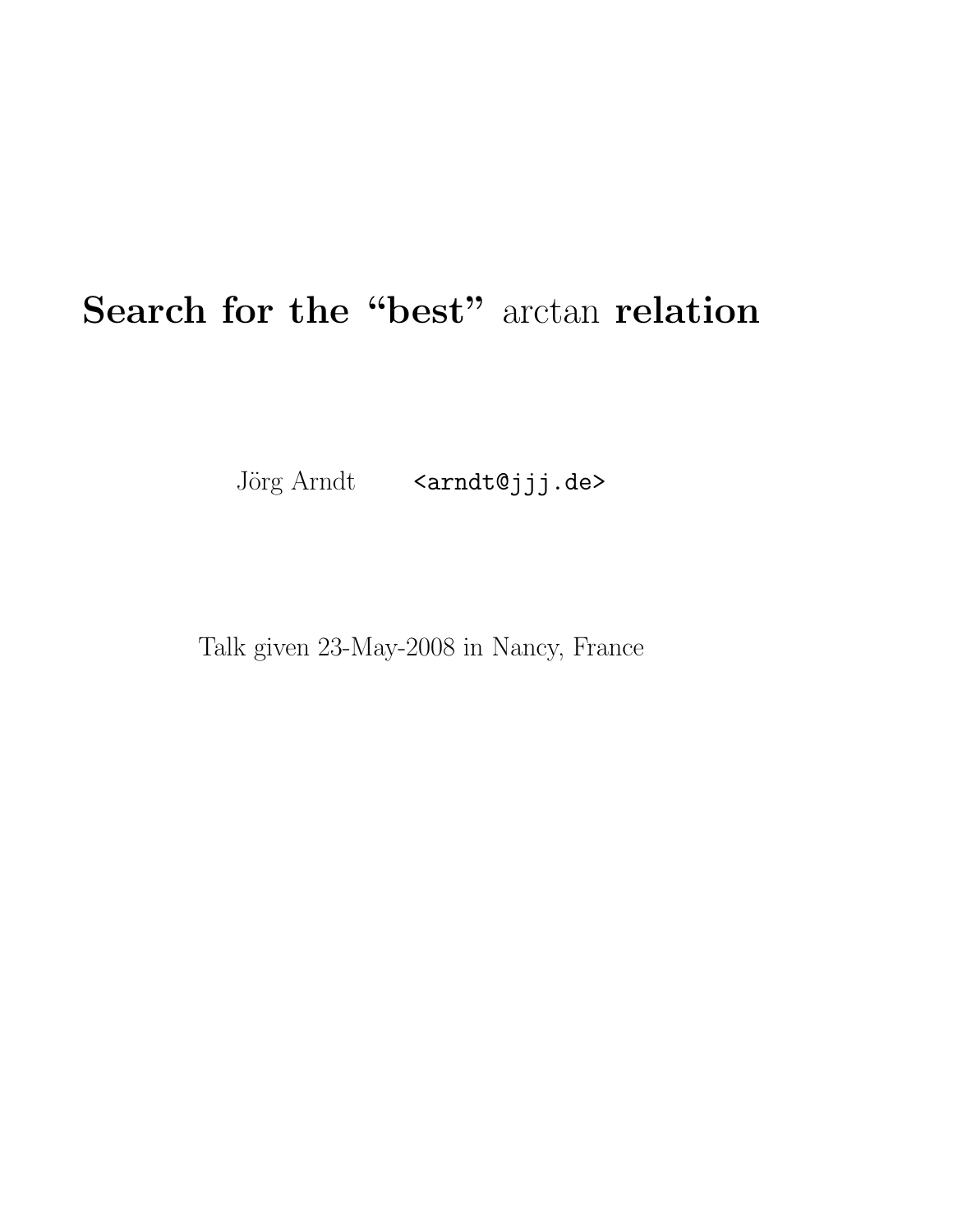#### What we are looking for

We search relations of the form

 $M_1 \arctan(1/X_1) + M_2 \arctan(1/X_2) + ... + M_n \arctan(1/X_n) = k \pi/4$ where  $M_j \in \mathbb{Z}, X_j \in \mathbb{N}$ , and  $k \in \mathbb{Z}$ .

An example (a five-term relation):

```
\pi/4 = +88 arctan(1/192) + 39 arctan(1/239) + 100 arctan(1/515) –
        -32 \arctan(1/1068) - 56 \arctan(1/173932)
```
Shorthand notation:

+88[192] +39[239] +100[515] -32[1068] -56[173932] == 1\*Pi/4

Sort 6-term relations (all  $==1*Pi/4$ ) according to arguments:

| $+322[577]$ $+76[682]$ $+139[1393]$ $+156[12943]$ $+132[32807]$ $+44[1049433]$                                                                                                                                                      |  |                              |  |
|-------------------------------------------------------------------------------------------------------------------------------------------------------------------------------------------------------------------------------------|--|------------------------------|--|
| $+122\begin{bmatrix}319\end{bmatrix}$ $+61\begin{bmatrix}378\end{bmatrix}$ $+115\begin{bmatrix}557\end{bmatrix}$ $+29\begin{bmatrix}1068\end{bmatrix}$ $+22\begin{bmatrix}3458\end{bmatrix}$ $+44\begin{bmatrix}27493\end{bmatrix}$ |  |                              |  |
| $-15[1068]$ $+66[2943]$ $+44[478707]$                                                                                                                                                                                               |  | +100[319] +127[378] +71[557] |  |
| $+337 [307] -193 [463] +151 [4193] +305 [4246] -122 [39307] -83 [390112]$                                                                                                                                                           |  |                              |  |

A relation is considered "better" than another if it precedes it. The "best" one is the first in our list of  $n$ -term relations.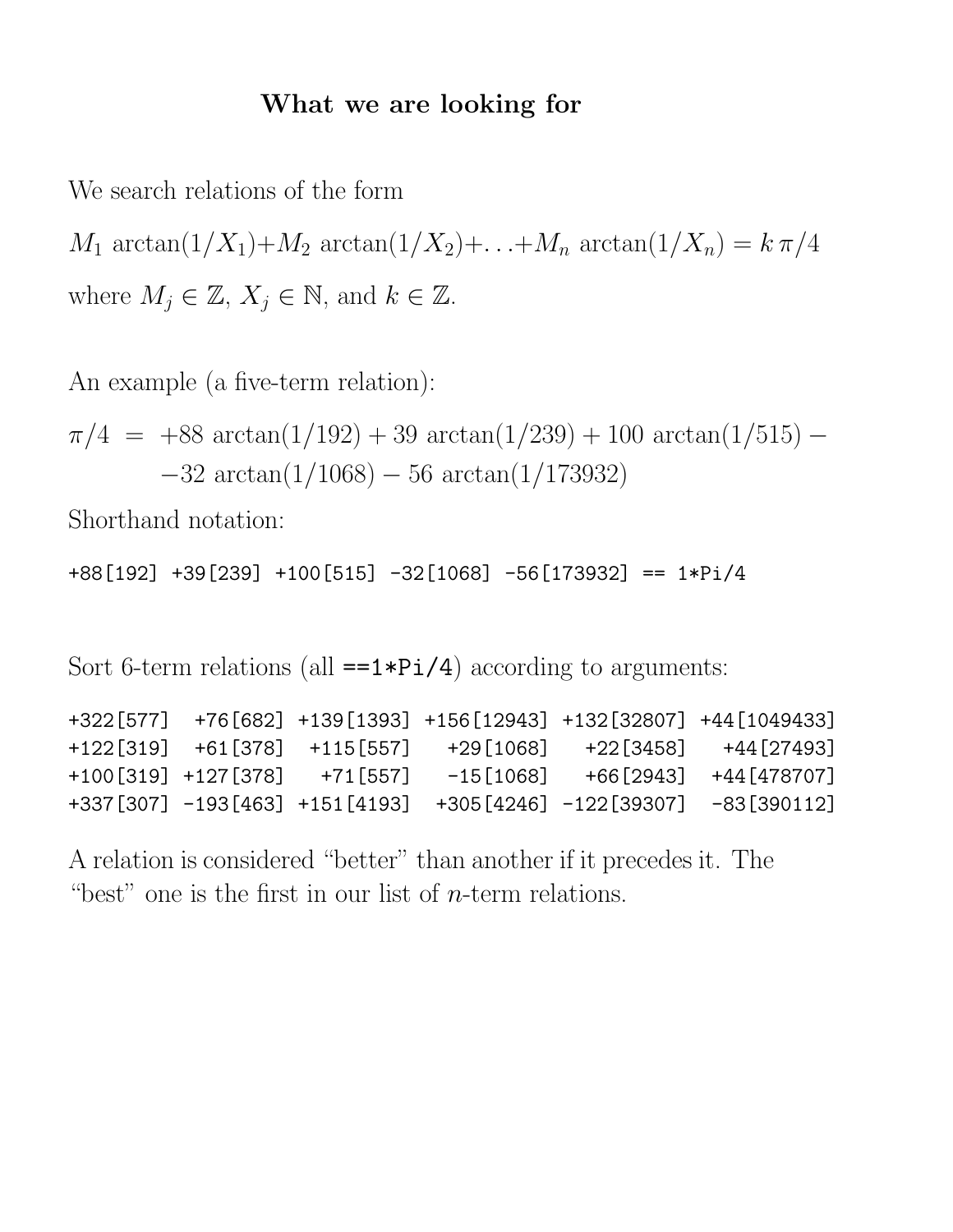#### Finding one relation

A 5-term relation:

```
+88[192] +39[239] +100[515] -32[1068] -56[173932] == 1 * Pi/4
For all (inverse) arguments X_j, factor X_j^2 + 1:
192^{\degree}2+1 == 36865 == 5 73 101
239^{\degree}2+1 == 57122 == 2 13 13 13 13
515^{\degree}2+1 == 265226 == 2 13 101 101
1068^{\degree}2+1 == 1140625 == 5 5 5 5 5 5 5 73
173932^2+1 == 30252340625 == 5 5 5 5 5 13 73 101 101
```
All odd prime factors are {5, 13, 73, 101}.

Given a set of arguments,  $\{X_1, \ldots, X_n\}$  so that all odd prime factors  $X_j^2 + 1$  are in a set  $\{p_1, \ldots, p_{n-1}\}$ , how can we find the relation?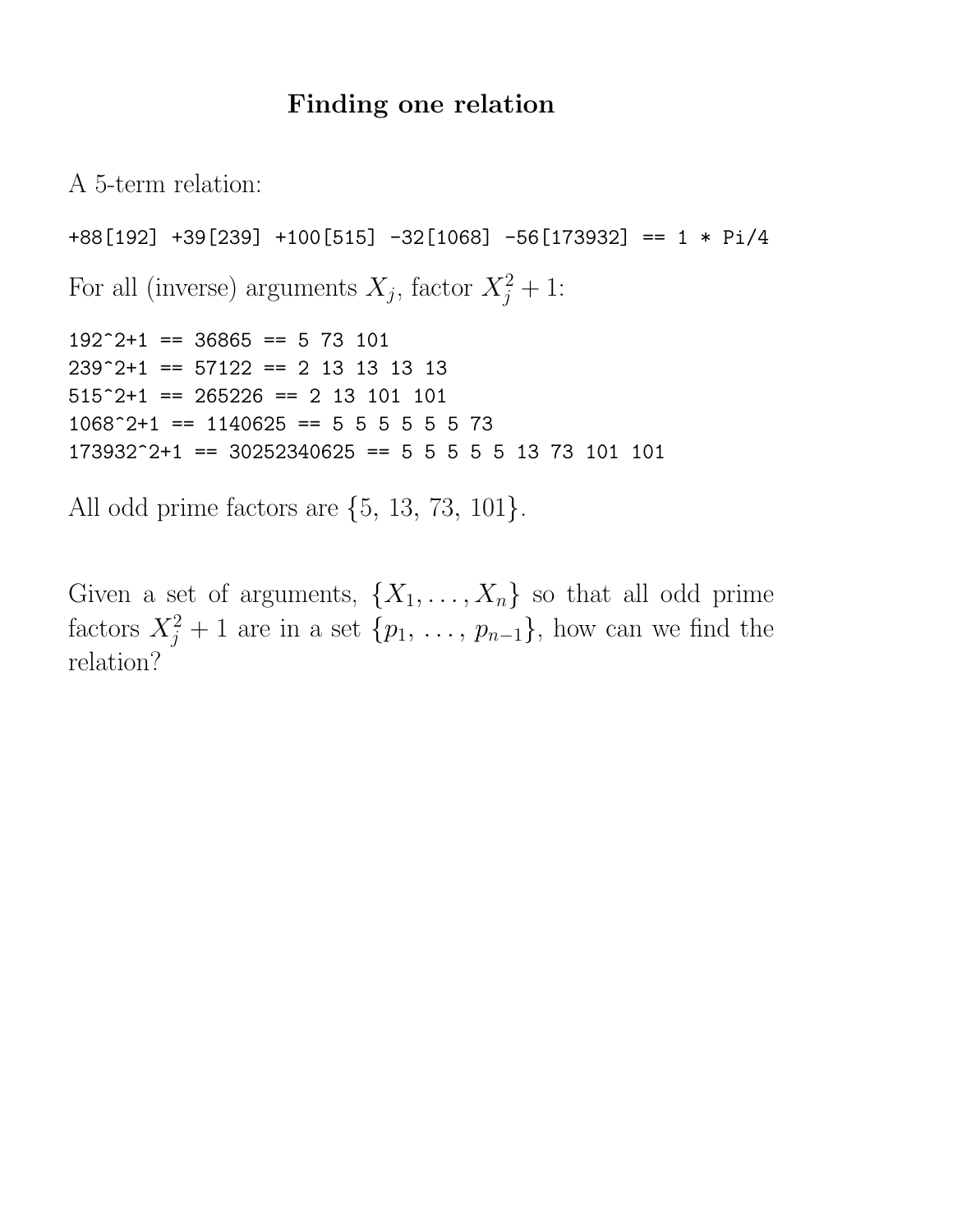### Finding one relation [cont.]

Set up a matrix whose entries are the signed exponents in the factorizations:

```
X_j \ p_k 5 13 73 101
173932 [-5, -1, 1, -2]
  1068 [ 6, 0, 1, 0] (1068^2+1==5^6*73)
  515 [ 0, 1, 0, -2]
  239 [ 0, -4, 0, 0] (239^2+1==2*13^4)
  192 [-1, 0, 1, 1]
```
Sign with argument  $X_j$  and prime  $p_k$  is minus if  $X_j < p_k/2$ (mod  $p_k$ ), else plus. For example,  $192 \equiv 2 \mod 5$ , so the entry in the lower left has a minus.

To find the multipliers  $M_j$ , compute the nullspace of the matrix:

? K=matkerint(M) \\ pari/gp [56] [32] [-100] [-39] [-88]

Thereby:

```
+88[192] +39[239] +100[515] -32[1068] -56[173932] == k * Pi/4
```
A Floating point computation of the lhs. gives the value of  $k$ . Here it is  $+1$ .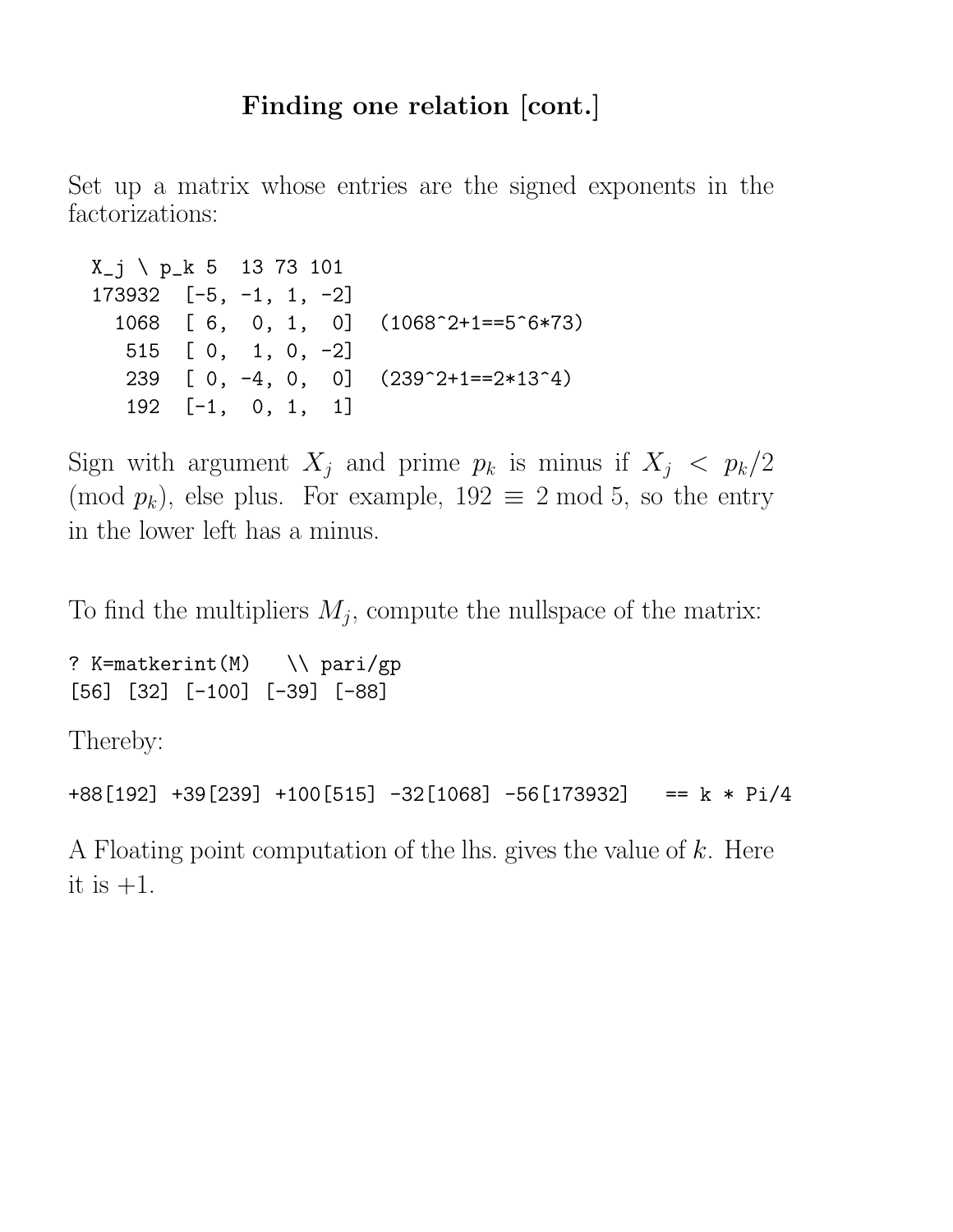#### Finding one n-term relation

Select a set  $\Im$  of  $n-1$  odd primes  $4k+1$ .

Find numbers  $X$  that factor into  $(2 \text{ and}) S$  by testing whether power products  $2^{e_0} p_1^{e_1}$  $^{e_1}_{1}p_2^{e_2}$  $e_2^{e_2} \ldots, p_{n-1}^{e_{n-1}}$  $_{n-1}^{e_{n-1}}$  are of the form  $X^2 + 1$ .

Gauss used the set of the 8 smallest primes  $\{5, 13, 17, 29, 37, 41, 53, 61\}$  and found the 9-term relation

```
+2805[5257] -398[9466] +1950[12943] +1850[34208] +2021[44179]
+2097[85353] +1484[114669] +1389[330182] +808[485298]== 1 * Pi/4
```
The "best" 9-term relation known today is

+3286[34208] +9852[39307] +5280[41688] +7794[44179] +7608[60443] +4357[275807] -1484[390112] -1882[619858] +776[976283] == 1 \* Pi/4

 $S = \{5, 13, 17, 29, 41, 53, 97, 269\}$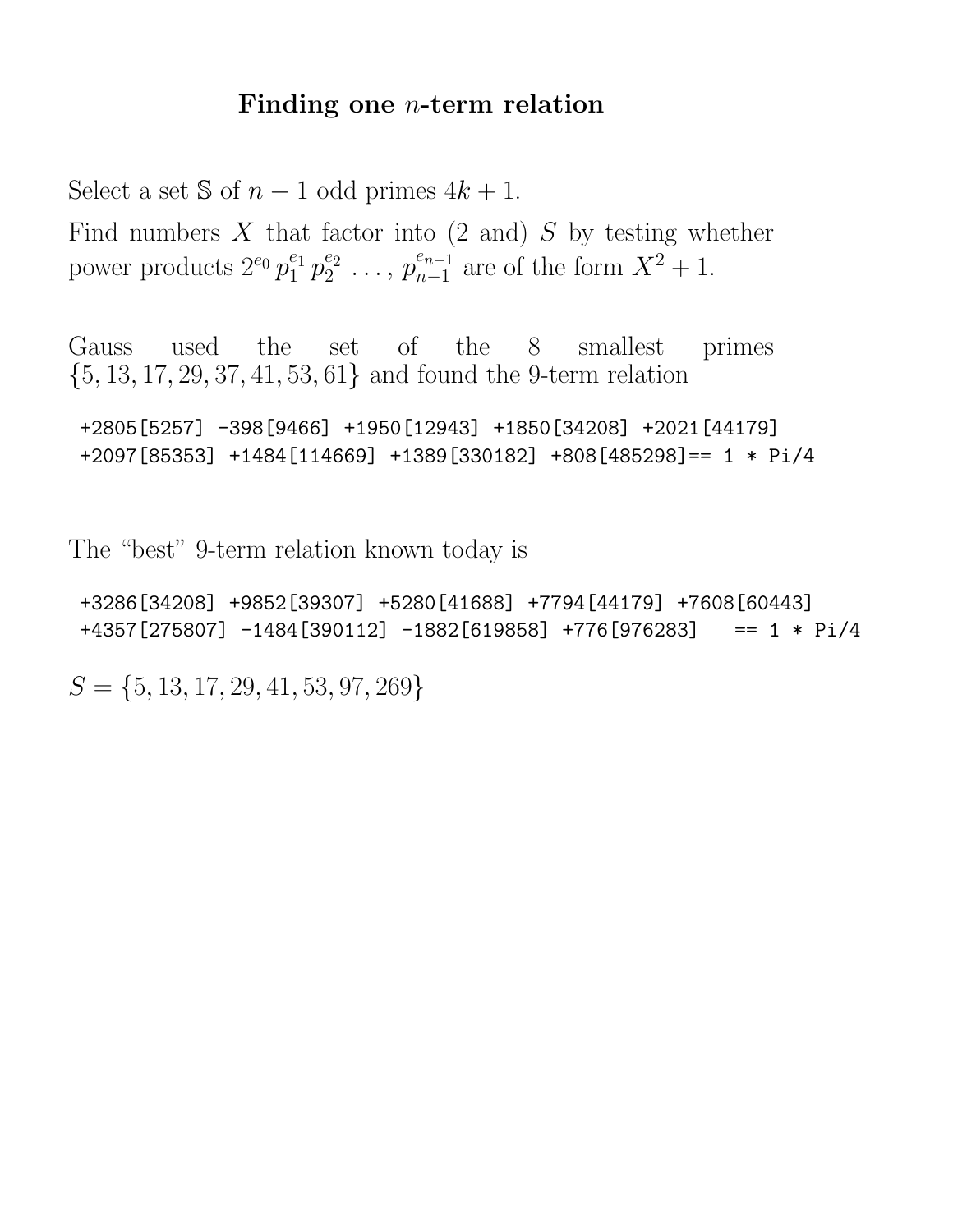### Finding all  $n$ -term relations

Strategy: Find all X so that the odd prime factors of  $X^2+1$  are in the set  $\{5, 13, \ldots, 761\}$  (the first 64 odd primes of the form  $4k+1$ ). Let  $X$  be the set of "candidate" values X.

For  $n = 2, 3, 4, \ldots$  find *n*-term relations as follows:

For all  $(n-1)$ -subsets S of the prime-set S: Select the subset of  $X$  so that that all  $X^2 + 1$  factor into (2 and) S and compute the relation.

About "all":

- Primes: 64 first primes for infinitely many.
- Candidates:  $X \leq 10^{14}$  for  $X \leq$  some-large-unknown-value.
- Subsets:  $\binom{64}{20} = 19,619,725,782,651,120$ , i.e. too many.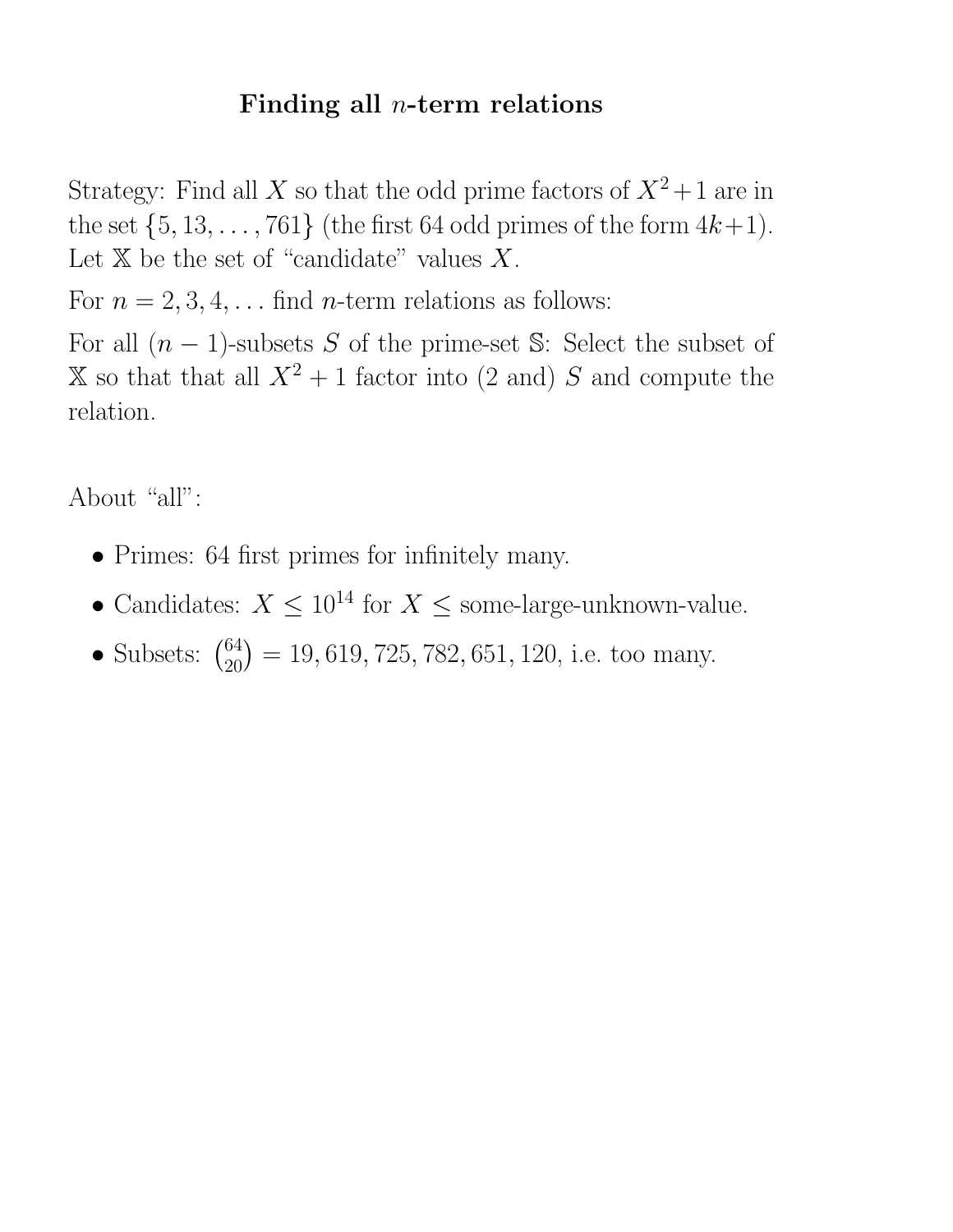### A sieve for X so that  $X^2 + 1$  is smooth

For each prime  $p$  in  $S = \{5, 13, \ldots, 761\}$  compute the two roots of the equation  $x^2 + 1 \equiv 0 \pmod{p}$ ,  $p^2$ ,  $p^3$ , ... for  $p^e$  small enough.

If s is the smallest positive solution of  $x^2 + 1 \equiv 0 \pmod{p^e}$  then  $s+p^e$ ,  $s+2p^e$ ,  $s+3p^e$ , etc. are also solutions. Further  $\bar{s} := p^e - s$ ,  $\bar{s} + p^e$ ,  $\bar{s} + 2p^e$ ,  $\bar{s} + 3p^e$ , etc. are solutions.

Fill priority queue with events occurring at times x where  $x^2 + 1 \equiv$ 0 (mod  $p^e$ ) (for all p and e). The corresponding event is to add  $log(p)$  at bucket x. Re-schedule event at  $x + p^e$ .

When all events up to time  $x$  are processed then test whether the sum in bucket x equals  $log(x^2 + 1)$ . If so, a candidate was found.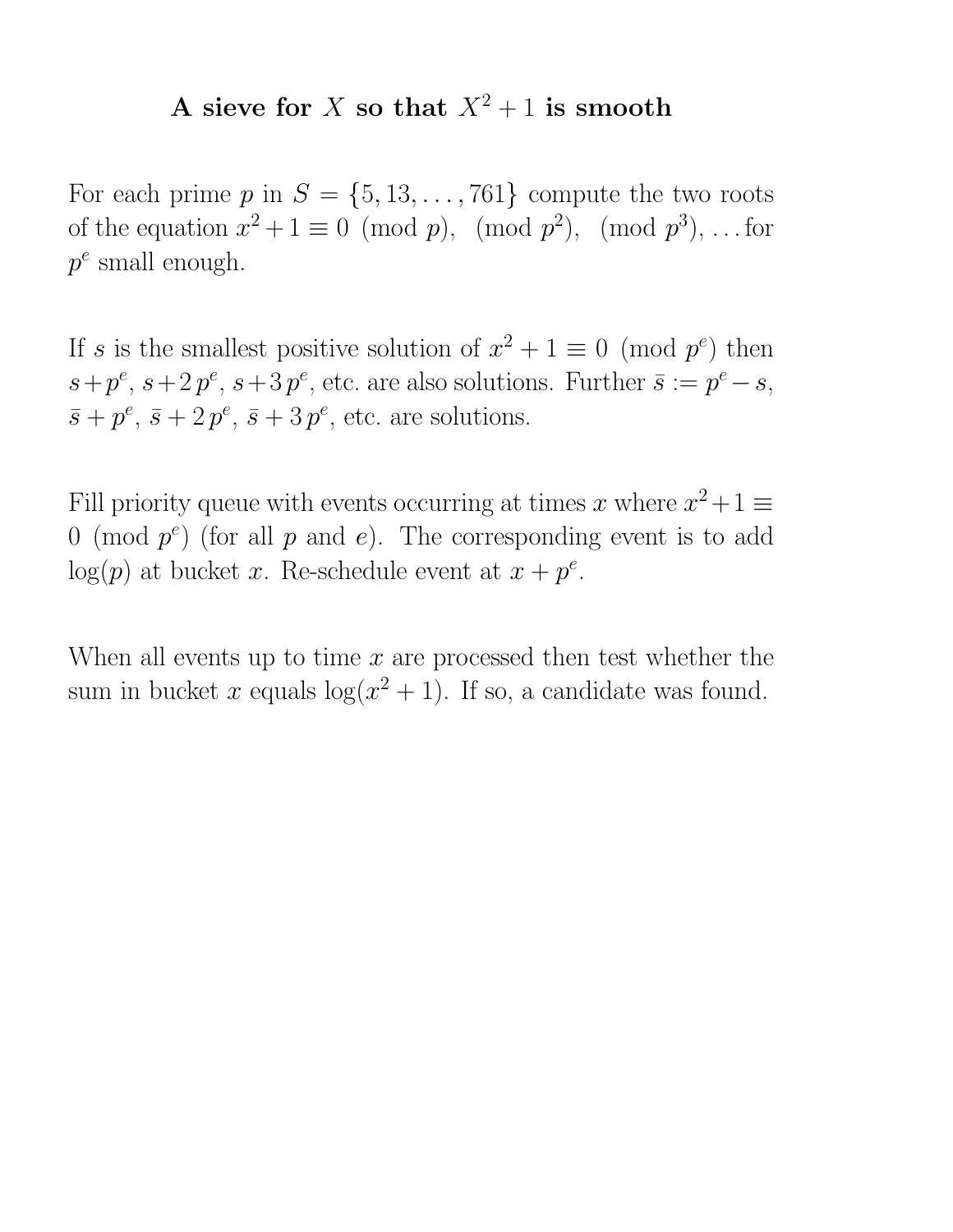### A sieve for X so that  $X^2 + 1$  is smooth [cont.]

Optimization: Let  $x_0$  be the candidate found most recently, and  $L_0 = \log(x_0^2 + 1)$  then for the next candidate  $x_1$  we must have  $L_1 > L_0$  (where  $L_1 = \log(x_1^2 + 1)$ ).

That is, compute a logarithm only if the current sum is strictly greater than  $L_0$ .

In practice a logarithm is computed *exactly* with each candidate found (one in  $2 \cdot 10^9$  tests).

We need about 240 CPU cycles per bucket. On average 1.5 additions happen with each bucket. Hmmmmmm ...

Overhead of priority queue may be a waste with frequent events  $(\text{small } p^e).$ 

Use priority queues only for rare events ...

Use priority queues only for very rare events ...

Don't use priority queues at all ...

Just over 11 CPU cycles per bucket. Happiness!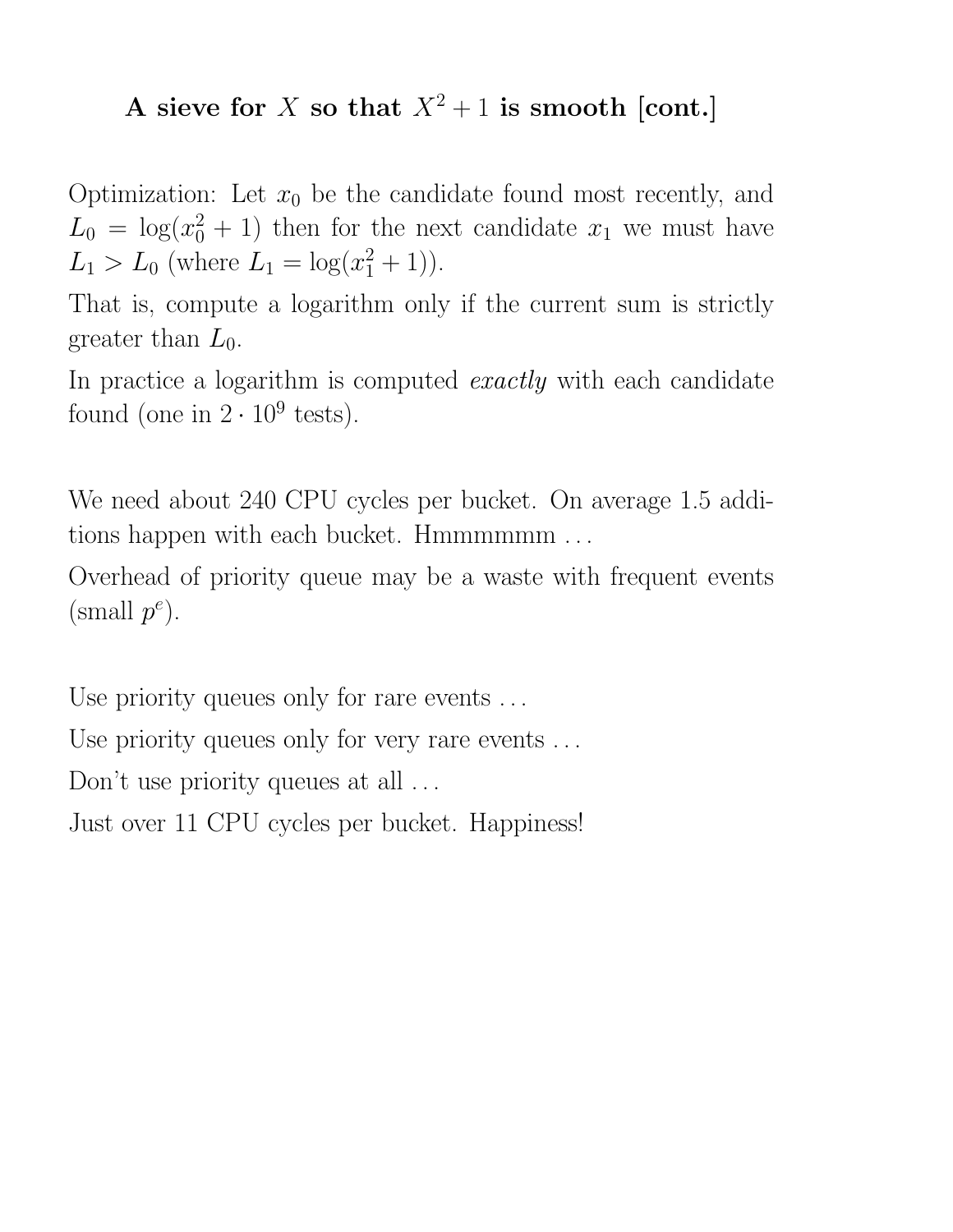### A sieve for X so that  $X^2 + 1$  is smooth [cont.]

Within 8 days all candidates  $X < 10^{14}$  were found (almost 44 thousand). The last few are

99501239756693 99627378461772 99759820688082 99849755159917 99950583525307 99955223464153

One can extend the list, e.g. using the relation

 $[x] = [x+d] + [x + (x^2+1)/d]$  for all d dividing  $x^2+1$ 

Almost 49 thousand values  $\langle 2^{64} \rangle$  are obtained

6541485364253438682 6775933831149960693 // 1e19 12637340271431925782 15674579038778108145 15689622322199725018 //276914859479857813947 > 2^64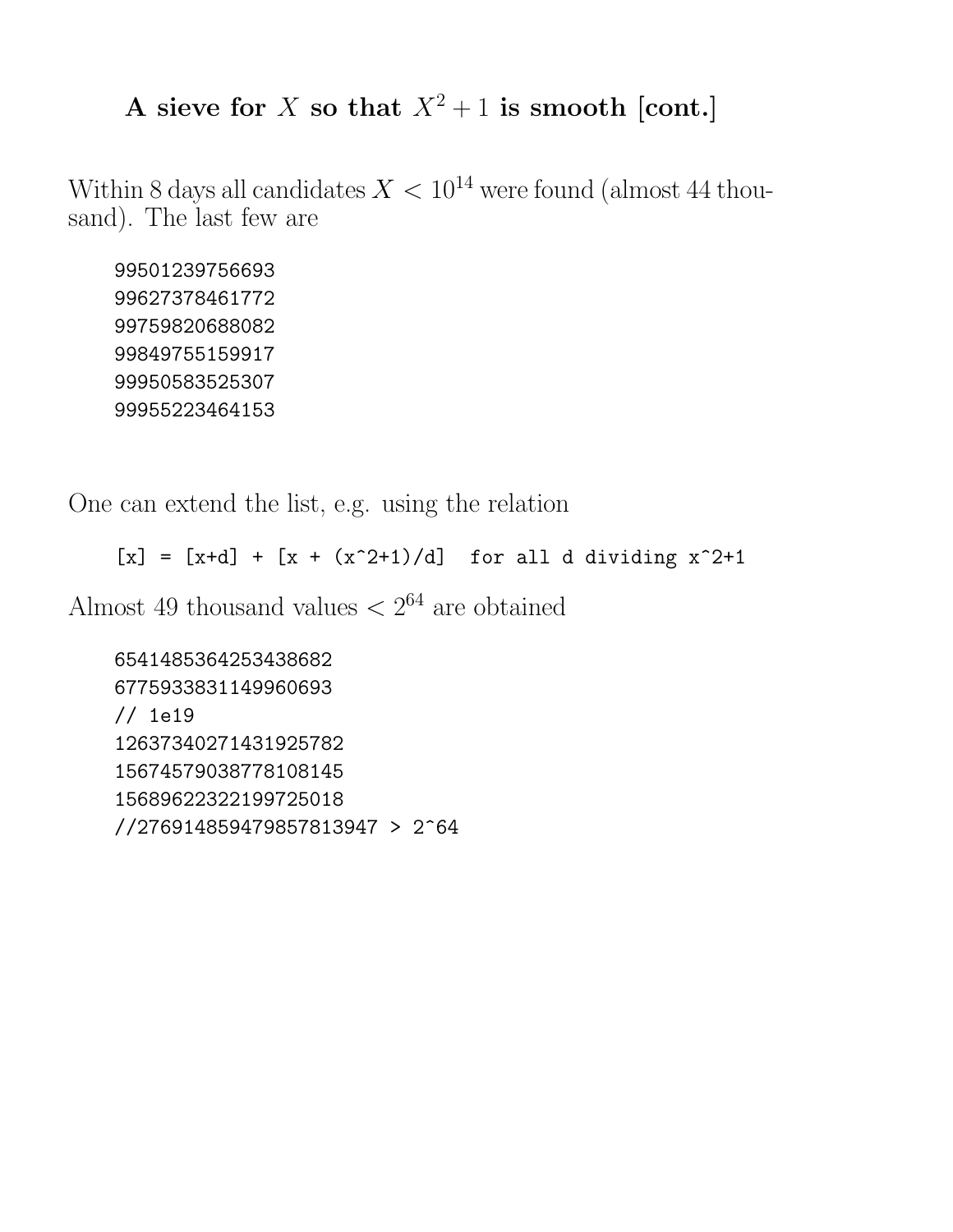### Searching for  $n$ -term relations

Discard all X where  $X^2+1$  has more than  $n-1$  odd prime factors. Discard small  $X$  (else we are flooded with uninteresting relations).

Setup array of words whose bit-pattern correspond to odd primes occurring in factorizations of  $x^2 + 1$ .

Search through all  $(n - 1)$  subsets of primes using only bit-and, bit-or and tests whether zero.

Generate bit-combinations (used as masks) via

```
static inline ulong next_colex_comb(ulong x)
// Return smallest integer greater than x
// with the same number of bits set.
{
   ulong r = x & -x; // lowest set bit
   x += r; \frac{1}{x} // replace lowest block by a one left to it
    if ( 0 = x ) return 0; // input was last combination
   ulong l = x & -x; // first zero beyond lowest block
    l - = r; // lowest block (cf. lowest_block())
   while ( 0 = -(121) ) { 1 \gg = 1; } // move block to low end of word
   return x \mid (1>>1); // need one bit less of low block
}
```
(cf. HAKMEM Memo 239)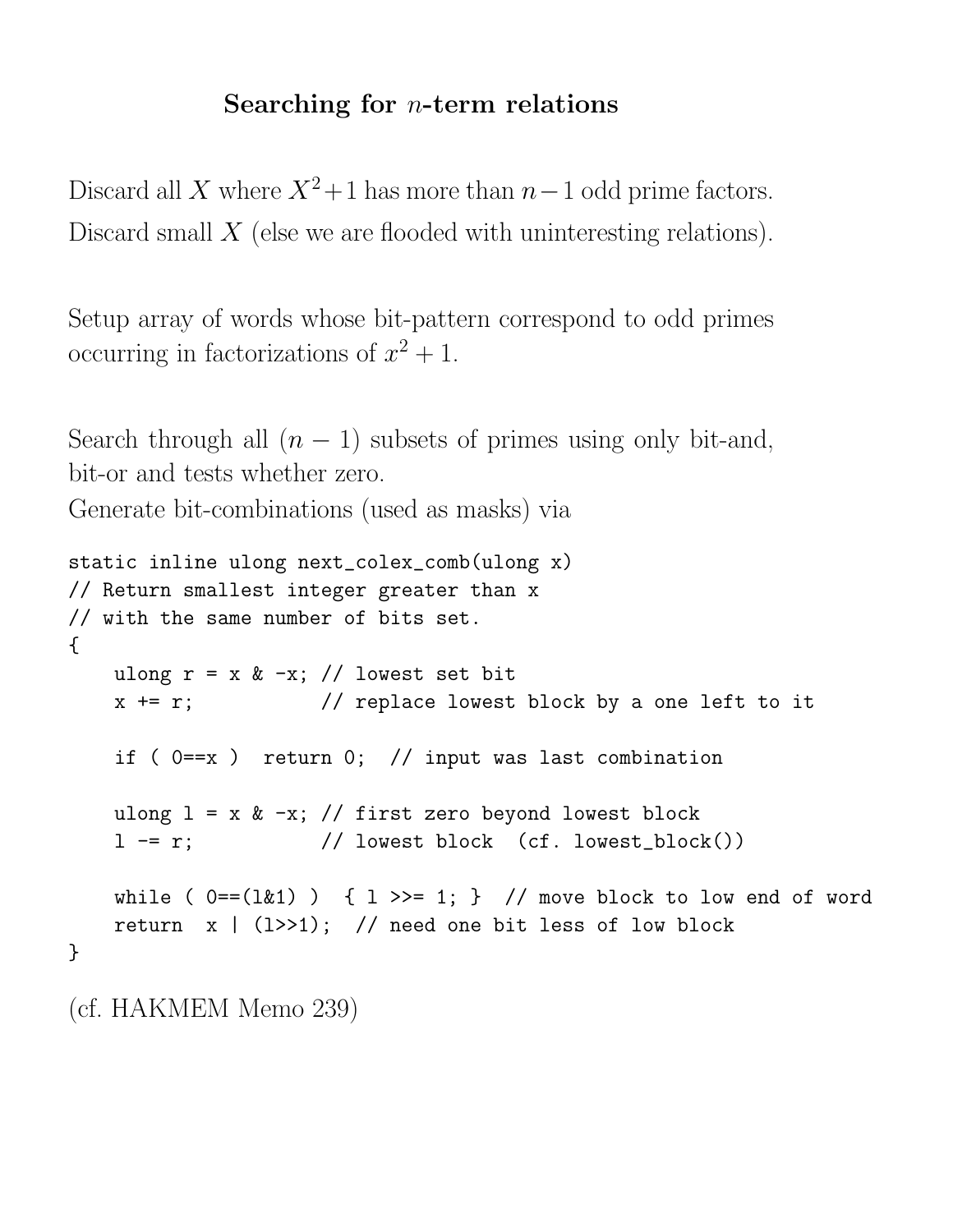#### Searching for  $n$ -term relations [cont.]

Whole array is accessed with each scan for with a new combination of primes. We want better memory locality (cache!).

Partition set of  $N = 64$  primes into the 20 smallest and  $b =$  $64 - 20 = 44$  "big" ones.

$$
\binom{64}{q} = \binom{b}{0} \binom{N-b}{q} + \binom{b}{1} \binom{N-b}{q-1} + \binom{b}{2} \binom{N-b}{q-2} + \dots
$$

$$
= \sum_{j=0}^{q} \binom{b}{j} \binom{N-b}{q-j}
$$

Now select arguments in two stages. Speedup by a factor of 25.

Small primes seem to be preferred in best relations:

```
n prime set of best relation
2 {13}
3 {5, 13}
4 {5, 13, 61}
5 {5, 13, 73, 101}
6 {5, 13, 61, 89, 197}
7 {5, 13, 17, 29, 97, 433}
8 {5, 13, 29, 37, 61, 97, 337}
9 {5, 13, 17, 29, 41, 53, 97, 269}
10 {5, 13, 17, 41, 53, 73, 97, 101, 157}
11 {5, 13, 17, 29, 37, 53, 61, 89, 97, 101}
```
Omit large values of j in the sum with  $n > 12$ .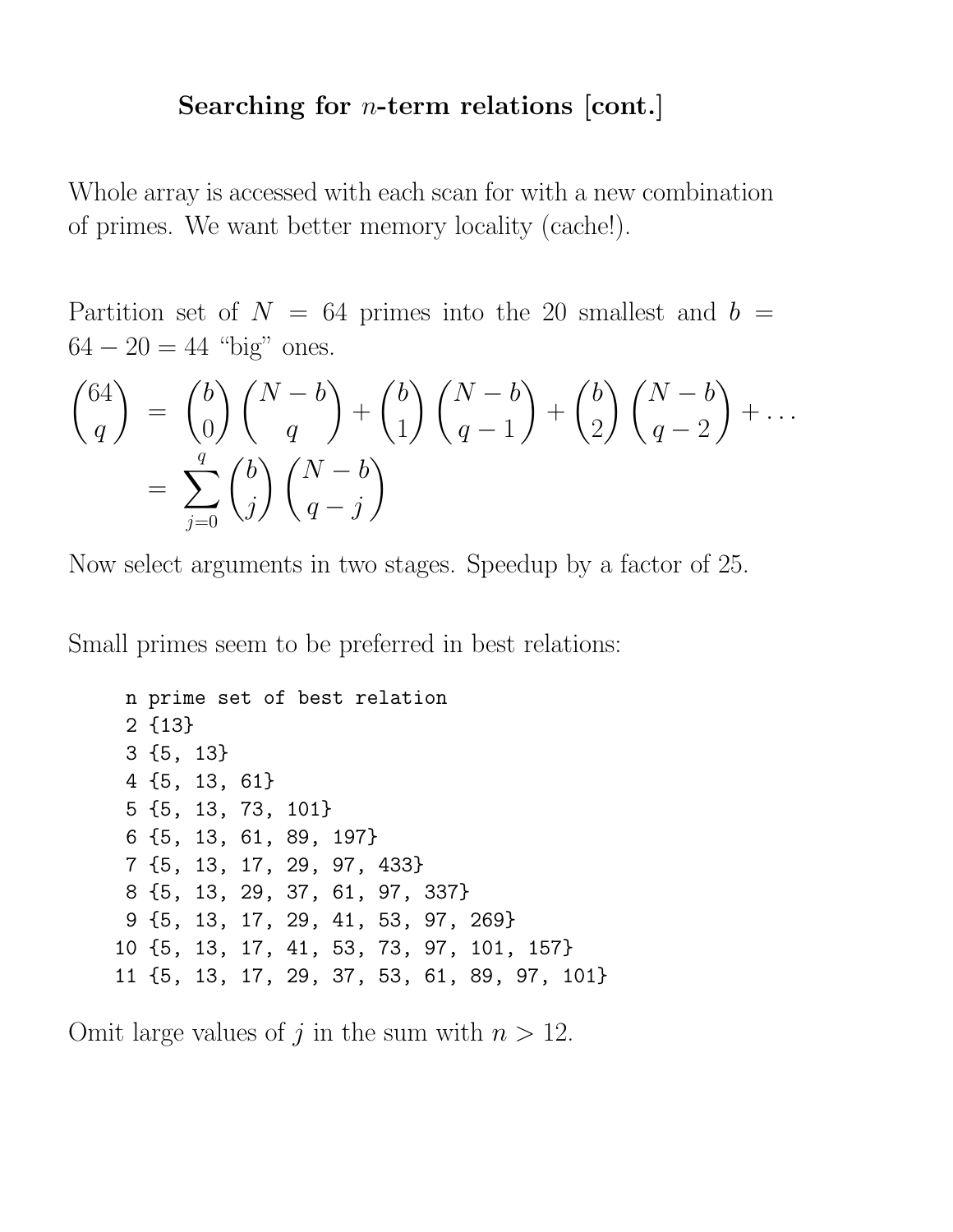#### Best relations for  $2 \leq n \leq 12$

 $+4[5] -1[239] = 1 * Pi/4$  $+12[18]$   $+8[57]$   $-5[239]$  == 1 \* Pi/4  $+44[57]$   $+7[239]$   $-12[682]$   $+24[12943]$  == 1 \* Pi/4 +88[192] +39[239] +100[515] -32[1068] -56[173932] == 1 \* Pi/4 +322[577] +76[682] +139[1393] +156[12943] +132[32807] +44[1049433] == 1 \* Pi/4 +1587[2852] +295[4193] +593[4246] +359[39307] +481[55603] +625[211050] -708[390112] == 1 \* Pi/4 +2192[5357] +2097[5507] -227[9466] +832[12943] +537[34522] -2287[39307] -171[106007] -708[1115618] == 1 \* Pi/4 +3286[34208] +9852[39307] +5280[41688] +7794[44179] +7608[60443] +4357[275807] -1484[390112] -1882[619858] +776[976283] == 1 \* Pi/4 +1106[54193] -30569[78629] -28687[88733] -13882[173932] +9127[390112] -9852[478707] -24840[1131527] +4357[3014557] +21852[5982670] +23407[201229582] == -1 \* Pi/4 <--= \*\*\*NOTE\*\*\* +36462[390112] +135908[485298] +274509[683982] -39581[1984933] +178477[2478328] -114569[3449051] -146571[18975991] +61914[22709274]  $-69044$ [24208144]  $-89431$ [201229582]  $-43938$ [2189376182] == 1 \* Pi/4 +893758[1049433] +655711[1264557] +310971[1706203] +503625[1984933] -192064[2478328] -229138[3449051] -875929[18975991] -616556[21638297] -187143[22709274] -171857[24208144] -251786[201229582] -432616[2189376182]  $== 2 * Pi/4$  <--= \*\*\*NOTE\*\*\*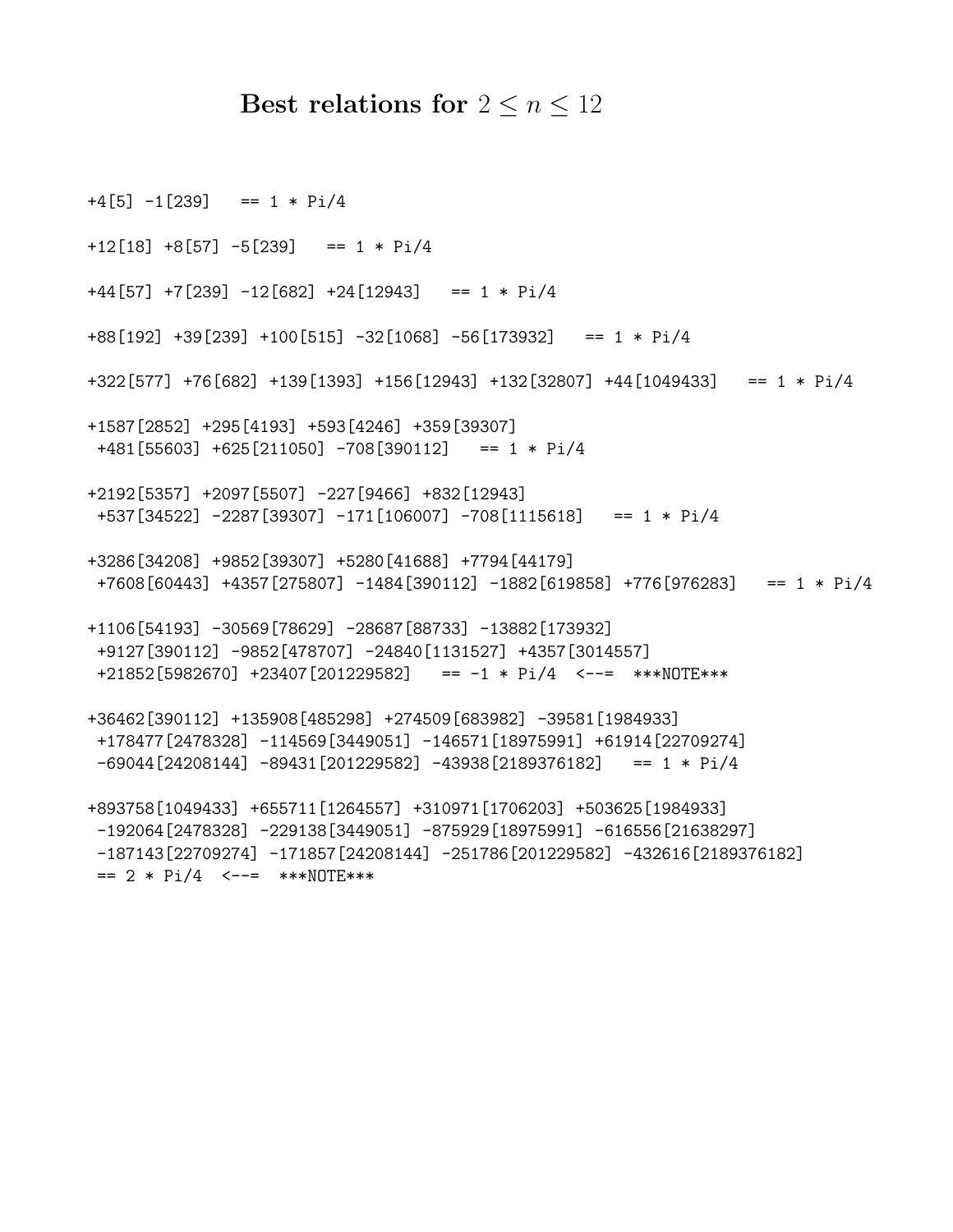## Best relations, first arguments

| n-terms          | min-arg                         |                                                                    |
|------------------|---------------------------------|--------------------------------------------------------------------|
| $\overline{2}$   | 5                               | Machin (1706) $\leftarrow$ --= $+4[5]$ -1[239]                     |
| 3                | 18                              | Gauss (YY?) $\leftarrow - = +12[18] + 8[57] - 5[239]$              |
| 4                | 57                              | Stormer (1896) $\leftarrow$ -= +44[57] +7[239] -12[682] +24[12943] |
| 5                | 192                             | JJ (1993), prev: Stormer (1896) 172                                |
| $\,6$            | 577                             | JJ (1993)                                                          |
| $\overline{7}$   | 2,852                           | JJ (1993)                                                          |
| $\,8\,$          | 5,357                           | JJ (2006), prev: JJ (1993) 4,246                                   |
| $\boldsymbol{9}$ | 34,208                          | JJ (2006), prev: JJ (1993) 12,943, prev: Gauss (Y?) 5,257          |
| 10               | 54,193                          | JJ (2006), prev: JJ (1993) 51,387                                  |
| 11               | 390,112                         | JJ (1993)                                                          |
| 12               | 1,049,433                       | JJ (2006), prev: JJ (1993) 683,982                                 |
| 13               | 3,449,051                       | JJ (2006), prev: JJ (1993) 1,984,933                               |
| 14               | 6,826,318                       | JJ (2006)                                                          |
| 15               | 20,942,043                      | HCL (1997), prev: MRW (1997) 18.975,991                            |
| 16               | 53,141,564                      | JJ (2006)                                                          |
| 17               | 201, 229, 582                   | JJ (2006)                                                          |
| 18               | 299, 252, 491                   | JJ (2006)                                                          |
| 19               | 778,401,733                     | JJ (2006)                                                          |
| 20               | 2,674,664,693                   | JJ (2006)                                                          |
| 21               | 5,513,160,193                   | JJ (2006)                                                          |
| 22               | 17,249,711,432                  | JJ (2006), prev: 16,077,395,443 MRW (27-Jan-2003)                  |
| 23               | 58,482,499,557                  | JJ (2006)                                                          |
| 24               | 102,416,588,812                 | JJ (2006)                                                          |
| 25               | 160, 422, 360, 532              | JJ (2006)                                                          |
| 26               | 392, 943, 720, 343              | JJ (2006)                                                          |
| 27               | 970, 522, 492, 753              | JJ (2006)                                                          |
|                  | MRW := Michael Roby Wetherfield |                                                                    |
|                  | $HCL := Hwang Chien-1ih$        |                                                                    |
|                  | $JJ := Joerg Arndt$             |                                                                    |
|                  |                                 |                                                                    |